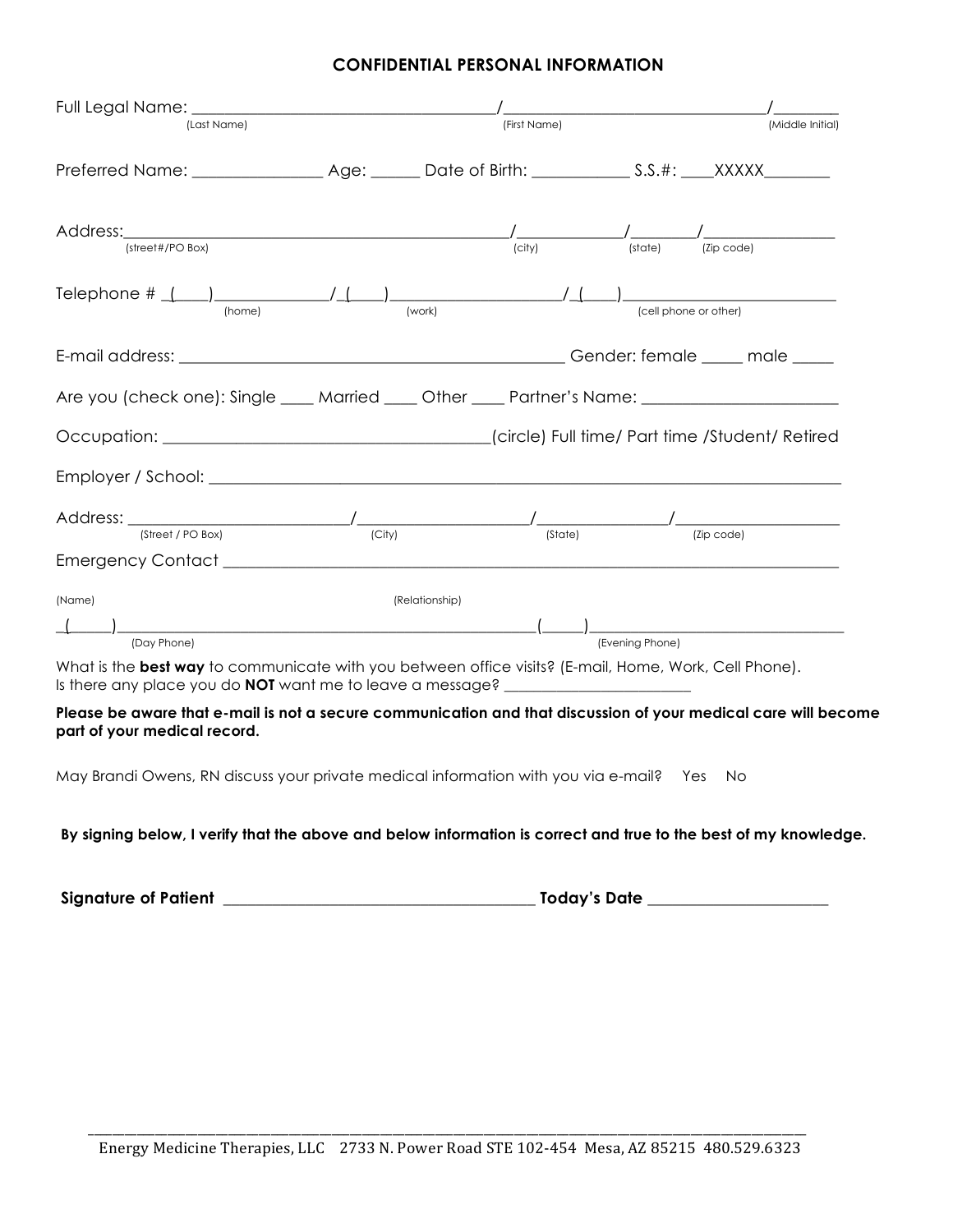# **CONFIDENTIAL HEALTH HISTORY QUESTIONNAIRE**

| What are the concerns for which you are seeking care? (Primary concern first)                                                                                                                                                    |                                                                              |        |                 |                       |                                    |                          |                          |  |  |
|----------------------------------------------------------------------------------------------------------------------------------------------------------------------------------------------------------------------------------|------------------------------------------------------------------------------|--------|-----------------|-----------------------|------------------------------------|--------------------------|--------------------------|--|--|
|                                                                                                                                                                                                                                  |                                                                              |        |                 |                       |                                    |                          |                          |  |  |
|                                                                                                                                                                                                                                  |                                                                              |        |                 |                       |                                    |                          |                          |  |  |
|                                                                                                                                                                                                                                  |                                                                              |        |                 |                       |                                    |                          |                          |  |  |
| Who is your primary care physician?<br>Notice the physician of the contract of the contract of the contract of the contract of the contract of the contract of the contract of the contract of the contract of the contract of t |                                                                              |        |                 |                       |                                    |                          |                          |  |  |
|                                                                                                                                                                                                                                  |                                                                              |        |                 |                       |                                    |                          |                          |  |  |
| What medications (prescribed or over the counter), herbs, vitamins, supplements, etc. are you                                                                                                                                    |                                                                              |        |                 |                       | <b>Medications and Supplements</b> |                          |                          |  |  |
| Check each that you currently use:                                                                                                                                                                                               |                                                                              |        |                 |                       |                                    |                          |                          |  |  |
|                                                                                                                                                                                                                                  | Do you have any known contagious diseases at this time? Yes No If yes, what? |        |                 |                       |                                    |                          |                          |  |  |
|                                                                                                                                                                                                                                  |                                                                              |        |                 | <b>Family History</b> |                                    |                          |                          |  |  |
|                                                                                                                                                                                                                                  | Father                                                                       | Mother | <b>Brothers</b> | Sisters               | Children                           | Maternal<br>Grandparents | Paternal<br>Grandparents |  |  |
| Ages (if living)                                                                                                                                                                                                                 |                                                                              |        |                 |                       |                                    |                          |                          |  |  |
| Current health                                                                                                                                                                                                                   |                                                                              |        |                 |                       |                                    |                          |                          |  |  |
| Age at death                                                                                                                                                                                                                     |                                                                              |        |                 |                       |                                    |                          |                          |  |  |
| Cause of Death                                                                                                                                                                                                                   |                                                                              |        |                 |                       |                                    |                          |                          |  |  |
| Indicate if there have been any of the following diseases in you, your parents, grandparents, brothers,<br>sisters or children. Indicate the number of relatives who have the disease.                                           |                                                                              |        |                 |                       |                                    |                          |                          |  |  |
| Cancer ______________________                                                                                                                                                                                                    |                                                                              |        |                 |                       |                                    |                          |                          |  |  |

| <b>Heart Disease</b> | High Blood Pressure | Stroke         |
|----------------------|---------------------|----------------|
| Anemia               | Kidney Disease _    | Glaucoma       |
| Allergies            | Asthma              | Mental Illness |
| Arthritis            | <b>Tuberculosis</b> | Alzheimer's Dz |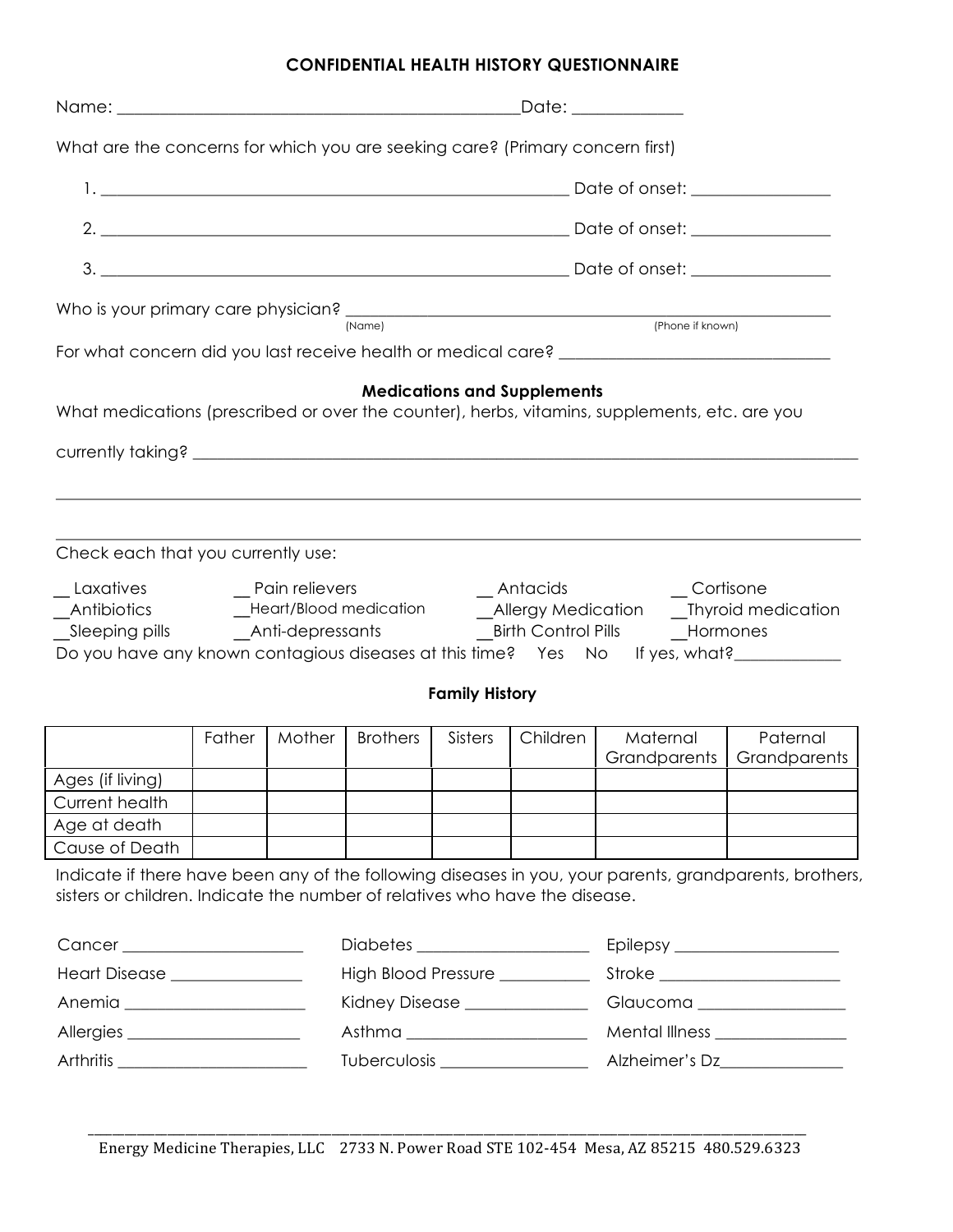| Name: when the contract of the contract of the contract of the contract of the contract of the contract of the                                                       | Date: __________________                                                                                                                                                                                                                                                                                                                                                                                                                                                                                                                                         |
|----------------------------------------------------------------------------------------------------------------------------------------------------------------------|------------------------------------------------------------------------------------------------------------------------------------------------------------------------------------------------------------------------------------------------------------------------------------------------------------------------------------------------------------------------------------------------------------------------------------------------------------------------------------------------------------------------------------------------------------------|
| Have you have any of the following Childhood Illnesses (check if yes)<br>Scarlet fever ___Diphtheria ____Rheumatic fever ____ Mumps ___Measles ___German measles ___ |                                                                                                                                                                                                                                                                                                                                                                                                                                                                                                                                                                  |
| Have you had any immunizations? Yes No Negative Reactions? _____________________                                                                                     |                                                                                                                                                                                                                                                                                                                                                                                                                                                                                                                                                                  |
|                                                                                                                                                                      | Hospitalizations, Surgery, X-Ray and Special Studies                                                                                                                                                                                                                                                                                                                                                                                                                                                                                                             |
|                                                                                                                                                                      |                                                                                                                                                                                                                                                                                                                                                                                                                                                                                                                                                                  |
|                                                                                                                                                                      |                                                                                                                                                                                                                                                                                                                                                                                                                                                                                                                                                                  |
|                                                                                                                                                                      |                                                                                                                                                                                                                                                                                                                                                                                                                                                                                                                                                                  |
| <b>Allergies</b><br>Are you hypersensitive or allergic to foods, drugs, or environmental substances? Please list:                                                    |                                                                                                                                                                                                                                                                                                                                                                                                                                                                                                                                                                  |
| General<br>Weight ________________lbs. Height_______________ Weight 1 year ago ______________________lbs.                                                            |                                                                                                                                                                                                                                                                                                                                                                                                                                                                                                                                                                  |
| Maximum (non pregnant) Weight ______________bs. When ___________________________                                                                                     |                                                                                                                                                                                                                                                                                                                                                                                                                                                                                                                                                                  |
| pain on figures (if applicable).                                                                                                                                     | <b>LIFESTYLE HABITS</b><br>Main interests and hobbies?<br>How often do you exercise?<br>Y N Have a religious/spiritual practice                                                                                                                                                                                                                                                                                                                                                                                                                                  |
| ₩<br>₩<br>MN                                                                                                                                                         | $Y$ N Average 6-8 hrs. of sleep<br>$Y$ N Have a supportive relationship<br>Y N History of abuse<br>N Major traumas<br>N Use recreational drugs<br>N Treated for drug dependence<br>N Drink coffee<br>N Drink black or green tea<br>N Drink cola or other sodas<br>N Add salt to your food<br>N Eat refined sugar<br>N Enjoy your work<br>N Take vacations<br>N Spend time outside<br>N Watch TV? How much?<br>N Read? How often?<br>N Use alcoholic beverages<br># per week<br>N Treated for alcoholism<br>N Use tobacco currently<br>N Used tobacco in the past |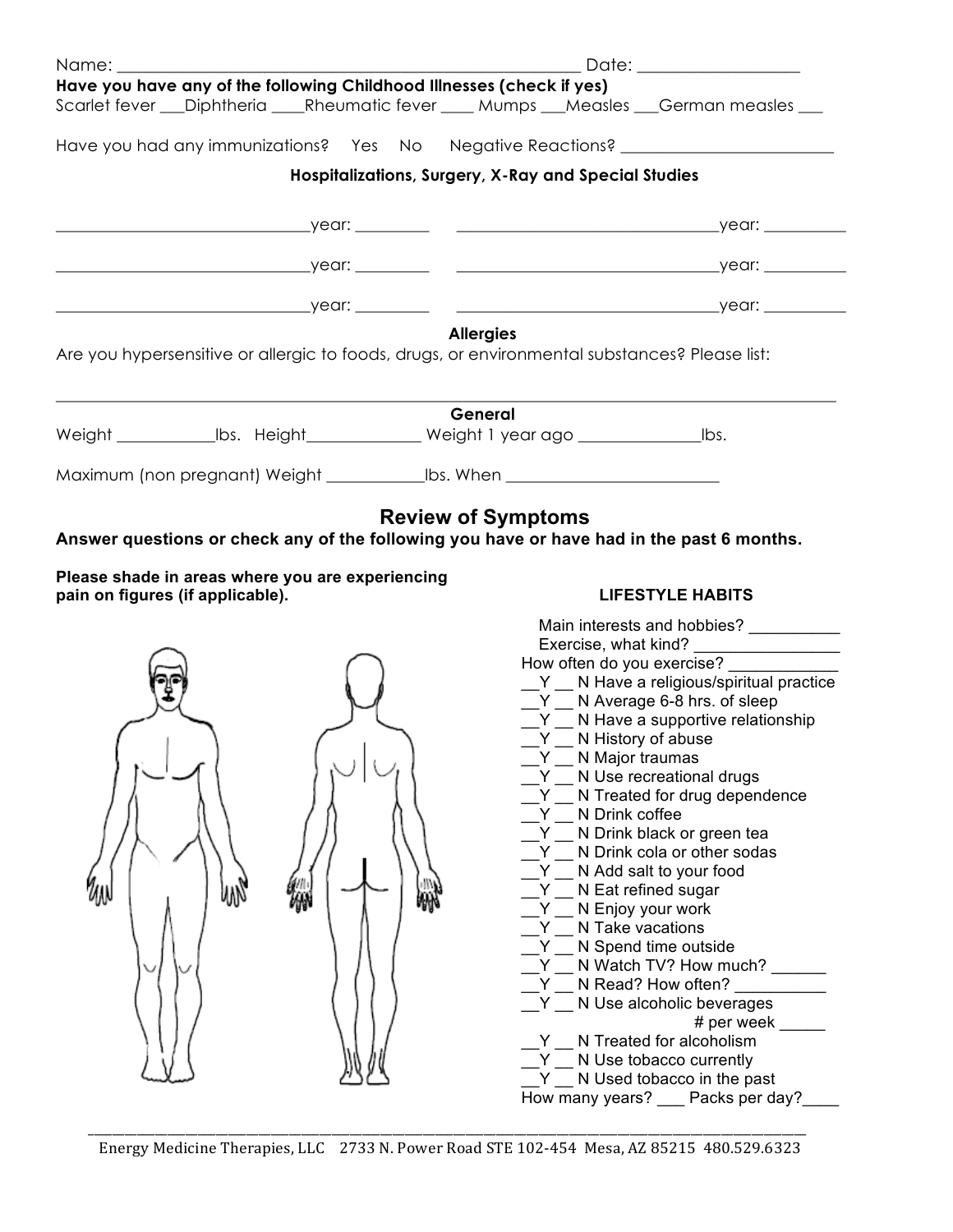# **Review of Symptoms**

# **Check any of the following you have or have had in the past 6 months.**

- 
- 
- 
- Frequent infections **Example 20** Clotting
- 
- 
- 

### **MENTAL/ EMOTIONAL**

- 
- Anxiety or nervousness example and the Vaginal Odor
- \_\_\_Considered/Attempted suicide \_\_\_Ovarian cysts
- 
- Poor concentration
- 
- 

- 
- 
- 
- 
- 
- 
- 
- 
- 
- 
- 
- 
- 

Hernias **Date of last mammogram Date of last mammogram** Testicular masses The Could be pregnant now? Yes No \_\_\_Testicular pain Any other feminine difficulties? \_\_\_\_\_\_ Sexually transmitted disease \_\_\_Discharge or sores Sexual dysfunction Are you sexually active? Yes No Sexual orientation? Birth control? Yes No Type?

# **URINARY FEMALE ONLY**

- Pain on urination **Example 20** Pain on urination **Pain Cycles**
- Increased frequency **Exercise Exercise Secure 2** Bleeding between cycles
- Frequency at night **Exercise** Exercise **Pain during intercourse** 
	-
- Inability to hold urine the same state of the Heavy or excessive flow

Kidney stones **EXAMPLE STATES** PMS

- Blood in urine **Endometriosis** 
	- \_\_Difficulty conceiving<br>Painful menses
	-
- \_\_\_Mood Swings \_\_\_Vaginal discharge? Color? \_\_\_\_\_\_
	-
	-
	- \_\_\_Menopausal symptoms<br>\_\_\_Abnormal PAP
	-
- Poor Memory **Example 20** Sexually transmitted disease
- Other: example and the contract of the Breast pain/tenderness
	- \_\_\_Nipple discharge
- **GENERAL** Breast Lumps
- Poor Sleep / Insomnia and all the Age at which menses began
	- Dream disturbed Sleep Age of last menses (if menopausal)
	- Fatigue / Low Energy Length of Cycle (Day 1 to Day 1)
	- Let General feel Hot Contact The Duration of Flow Contact Telecommunication of Flow Contact Telecommunication of Flow Contact Telecommunication of Flow Contact Telecommunication of Flow Contact Telecommunication of Flow Co
	- Let General feel Cold  $\Box$  Date of last period
- \_\_\_Chills Are you sexually active? Yes No
- \_\_\_Fevers Sexual orientation? \_\_\_\_\_\_\_\_\_\_\_\_\_\_\_
- \_\_\_Poor Appetite Birth control? Type? \_\_\_\_\_\_\_\_\_\_\_\_\_\_ \_\_\_Constant Hunger Number of pregnancies \_\_\_\_\_\_\_\_\_\_\_\_
	-
- \_\_\_Cravings \_\_\_\_\_\_\_\_\_\_\_ Number of live births \_\_\_\_\_\_\_\_\_\_\_\_\_\_ Number of miscarriages \_\_\_\_\_\_\_\_\_\_\_
- Low Libido **Number of abortions Number of abortions**
- Experience High Stress **Experience High Stress** Difficult or premature births? Yes No
- If yes explain: \_\_\_\_\_\_\_\_\_\_\_\_\_\_\_\_\_\_\_ **MALE ONLY** Date of last Pap smear \_\_\_\_\_\_\_\_\_\_\_\_
	-
	-
	- Do you do breast self-exams? Yes No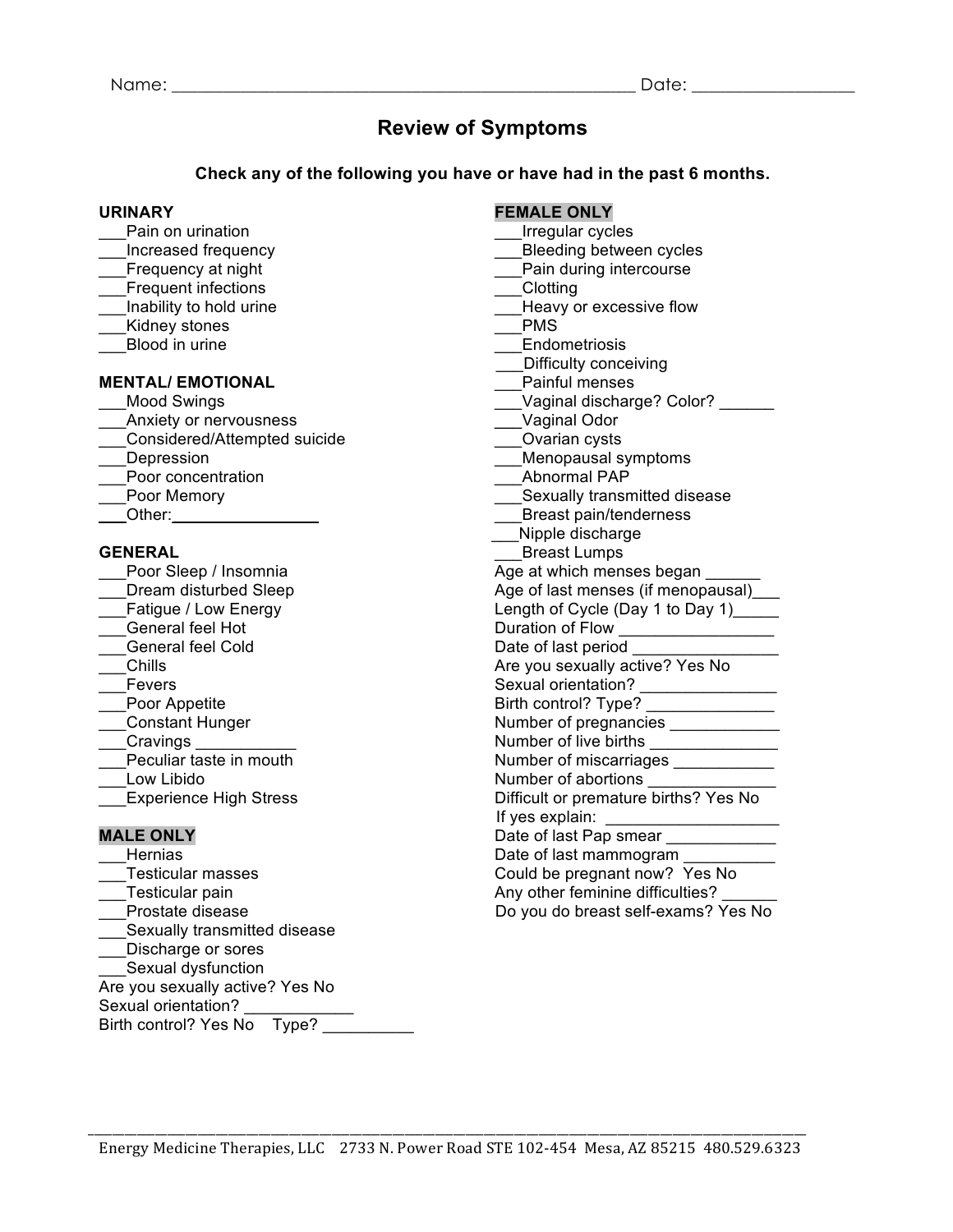# **Review of Symptoms**

**Check any of the following you have or have had in the past 6 months.** 

- 
- 
- 
- Fungal Infections **Example 2** Swollen Glands
- 
- 
- 
- 
- 
- 
- Lacktriang ulcerations Lacktriangleright Chest congestion Lacktriangleright Chest congestion
- 

# **NOSE AND SINUSES NOSE AND SINUSES Report Exercise** Bronchitis/Pneumonia **NEUROLOGIC**

- Frequent colds **Emphysema Emphysema Seizures** Nose Bleeds \_\_\_\_\_\_\_\_\_\_\_\_\_\_\_Difficulty/Pain breathing \_\_\_\_\_\_Paralysis
- 
- 
- 
- 

# **EYES AND EARS CARDIOVASCULAR TICS**

- Itchy eyes **Exercise Exercise** Heart disease
- 
- 
- 
- 
- Impaired vision/Blurriness Tregular heart beat **Ulcer**
- 
- 
- 
- 
- 
- 
- 
- 

- 
- 
- 
- 
- 
- 
- 
- 

# **SKIN HEAD / NECK IMMUNE**

- 
- 
- 
- Itching **Example 2** Income of the USI Density Pain **Solution Contract Contract Pain Contract Pain Contract Pain Contract Pain Contract Pain Contract Pain Contract Pain Contract Pain Contract Pain Contract Pain Contract Pai**

# \_\_\_Color change \_\_\_Goiter **MUSCLES / JOINTS/ BONES**

- Hair Loss **Early Communist Communist Pain or stiffness** and the Unit pain
- \_\_\_Dry skin / scalp \_\_\_TMJ \_\_\_Muscle pain
- Lumps **Example 3** and the spasms of the spasms of the spasms of the spasms of the spasms of the spasms of the spasms of the spasms of the spasms of the spasms of the spasms of the spasms of the spasms of the spasms of the
- Night Sweats **RESPIRATORY RESPIRATORY** Restless leg Syndrome
	-
- Latter Flushing or hot flashes Latter Connecting Latter and School of District Connection Connection Connection Connection Connection Connection Connection Connection Connection Connection Connection Connection Connection

- 
- 
- Stuffiness **Shortness of breath** Muscle weakness **Muscle weakness**
- Let the Charles Control of the Tuberculosis The Charles Control of the Numbness or tingling
- \_\_\_Sinus problems \_\_\_Cough \_\_\_Wet or \_\_\_Dry \_\_\_Easily stressed
- Loss of smell **Example 2** Coughing blood **Example 2** Vertigo or dizziness
	- \_\_\_Loss of balance
		-

### Watery eyes **Matery eyes** Angina/Chest pain **DIGESTION**

- Lacker **Contract Contract Contract Contract Contract Contract Contract Contract Contract Contract Contract Contract Contract Contract Contract Contract Contract Contract Contract Contract Contract Contract Contract Contrac**
- \_Swollen/painful eyes \_\_\_\_\_\_\_\_\_Murmurs \_\_\_\_\_\_\_\_\_\_\_\_\_\_\_\_\_\_\_\_\_\_\_\_\_Heartburn / Acid Reflux
- Red Eyes **Example 2** Blood clots **Example 2** Change in thirst/appetite
	-
- Floaters in vision **Example 2** Palpitations/Fluttering **Nausea/Vomiting**
- Cataracts **Example 2** Swelling in ankles **Example 2** Gas/Bloating
- \_\_\_Color blindness \_\_\_Belching or passing gas
- \_\_\_Double Vision **CIRCULATION** \_\_\_Diarrhea
- Glaucoma **Easy bleeding or bruising Constipation** Constipation
- Hearing difficulty **Example 2** Anemia **Angle 2** Anemia **Example 2** Pain or cramps
- Ringing The Deep leg pain The Mucous in stools and the Deep leg pain Theorem Mucous in stools
- Earaches/Infection \_\_\_\_\_\_\_\_\_\_\_\_\_\_Varicose veins \_\_\_\_\_\_\_\_\_\_\_\_\_\_\_\_\_\_\_\_\_\_\_\_\_\_\_\_\_\_\_\_<br>
Black / Bloody stool
	- Cold hands/feet **All Hemorrhoids**
- **MOUTH AND THROAT MOUTH AND THROAT** 
	-
	-
	-
	-
	-
	-
- Difficulty swallowing Tatigue **Fatigue Access Example 20** Soft Loose
- **ENDOCRINE ENDOCRINE** Rectal Pain \_\_\_Copious saliva \_\_\_Hypothyroid \_\_\_Liver/Gall Bladder trouble \_Teeth grinding \_\_\_\_\_\_\_\_\_\_\_\_\_\_\_\_\_\_\_\_\_\_\_Heat or cold intolerance \_\_\_\_\_\_\_\_Jaundice (yellow skin) Sore tongue/lips **EXECUTE:** Hypoglycemia Bowel Movements:
- Gum problems **Example 1** Diabetes How often?

\_\_\_Asthma

- Hoarseness **Excessive thirst** Is this a change?
- \_\_\_Gagging/choking \_\_\_Excessive hunger Stools \_\_\_Hard \_\_\_Firm
	-
	- Seasonal depression

- Rashes **Example 2** Headache/migraine **Chronic Fatigue Syndrome Chronic Fatigue Syndrome**
- Eczema, Hives **Eczema, Hives Example 2** Faintness **Chronic infections Chronic infections**
- Acne, Boils **Example 2** Dizziness **Container Chronically swollen glands**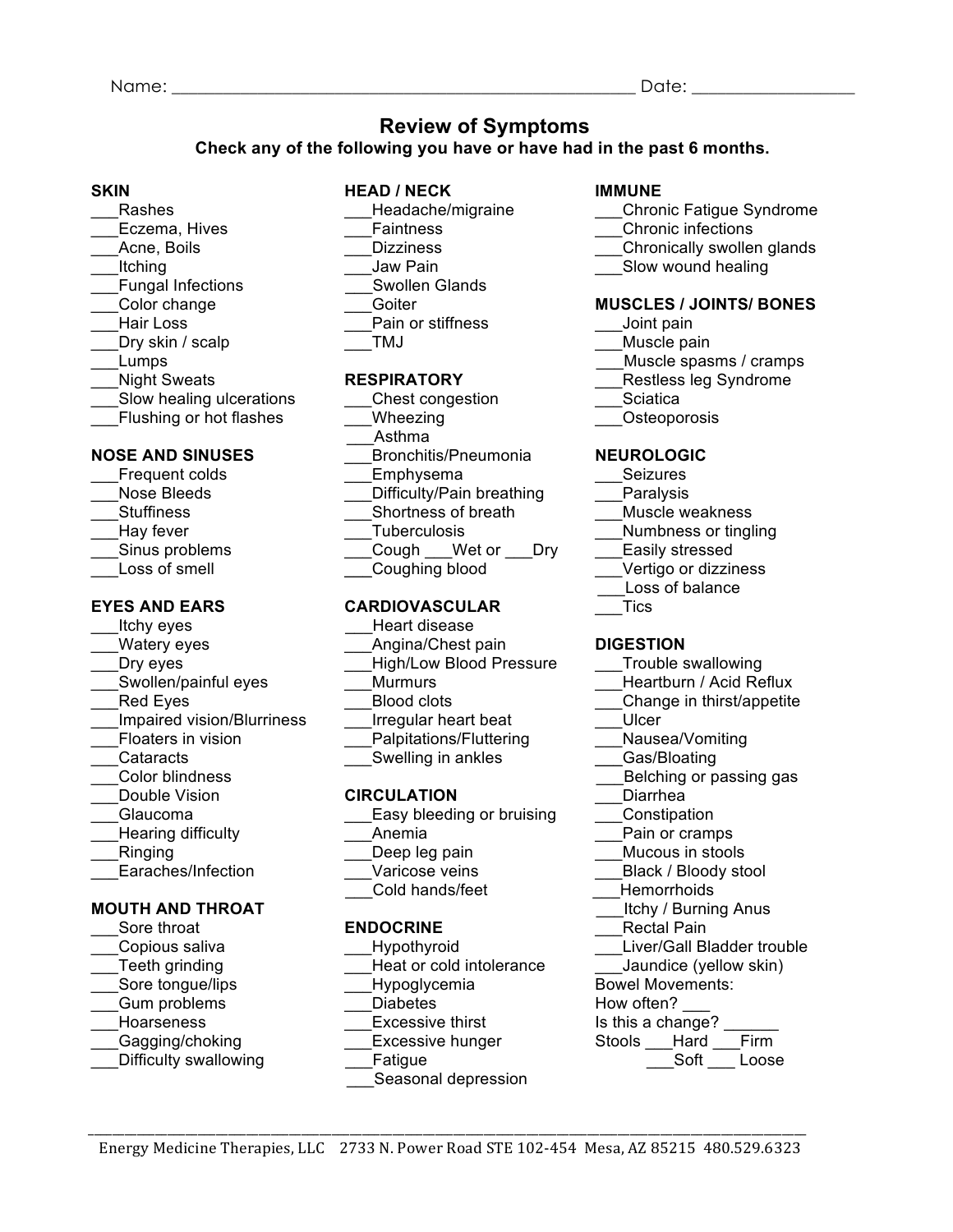| Name: | .    |
|-------|------|
|       | $ -$ |

### **Context of Care Overview**

I would like to take a moment to welcome you to my practice. Whether you are here for a one-time visit, or are looking for a longer-term comprehensive health solution, I look forward to my role in your care. Below are a few questions that really assist me in understanding you better and how I can best support your health.

What is your present level of commitment to address any underlying causes of your signs and symptoms that relate to your lifestyle? (Rate from 0 to 10, with 10 being 100% committed)<br>0% 0 1 2 3 4 5 6 7

| 0% <b>0 1 2 3 4 5 6 7 8 9 10</b> 100% |  |  |  |  |  |  |
|---------------------------------------|--|--|--|--|--|--|
|                                       |  |  |  |  |  |  |

If you answered less than "10", what stands between your current commitment and 100%?

What behaviors or lifestyle habits do you currently engage in regularly that you believe are self-destructive lifestyle habits? (Please list)

What potential obstacles do you foresee in addressing the lifestyle factors that are undermining your health and in adhering to the therapeutic protocols that I will be sharing with you?

What behaviors or lifestyle habits do you currently engage in regularly that you believe support your health? (Please list)

What do you love most about your life at this time?

What are your top three expectations of me?